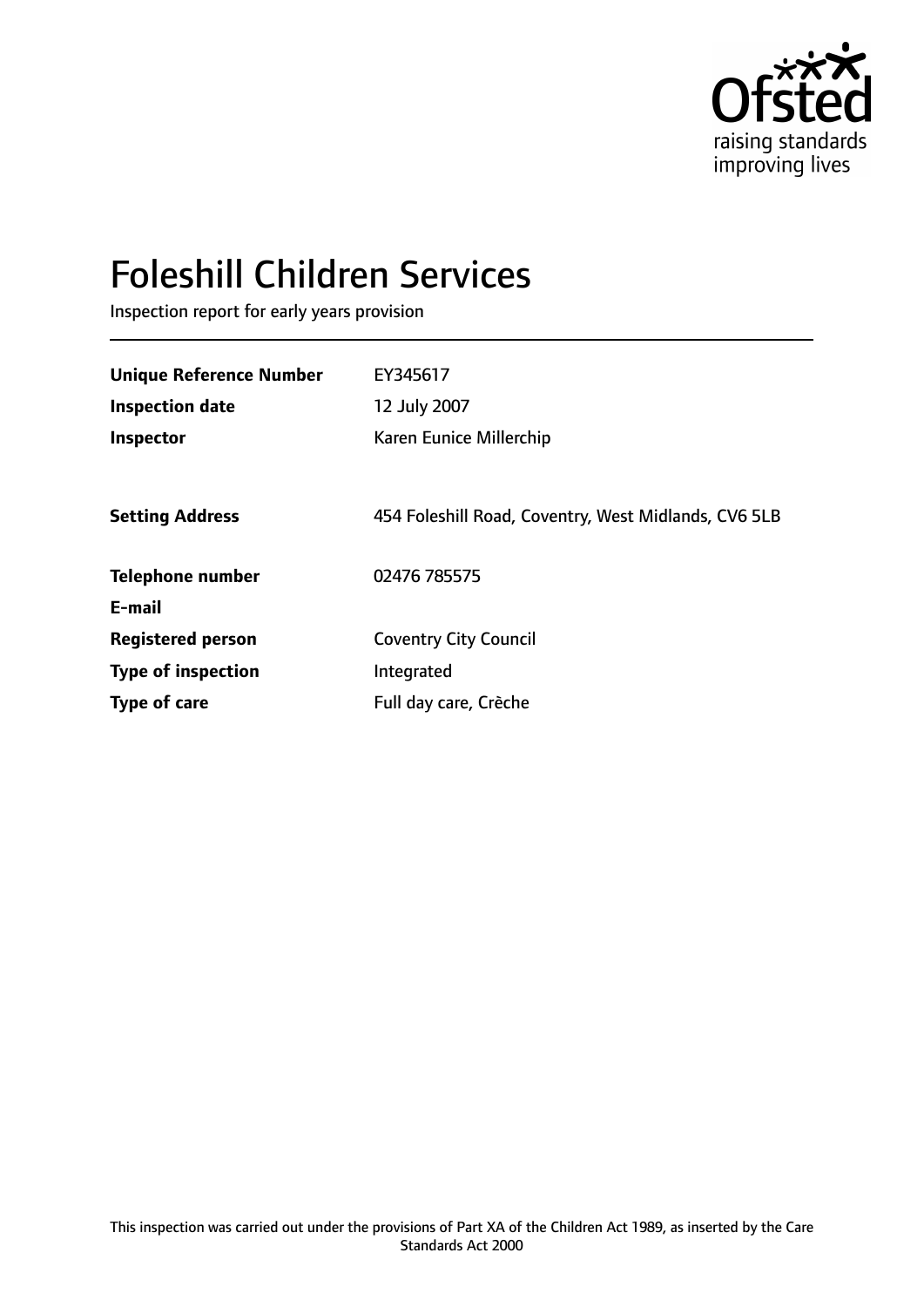#### **ABOUT THIS INSPECTION**

The purpose of this inspection is to assure government, parents and the public of the quality of childcare and, if applicable, of nursery education. The inspection was carried out under Part XA Children Act 1989 as introduced by the Care Standards Act 2000 and, where nursery education is provided, under Schedule 26 of the School Standards and Framework Act 1998.

This report details the main strengths and any areas for improvement identified during the inspection. The judgements included in the report are made in relation to the outcomes for children set out in the Children Act 2004; the National Standards for under 8s day care and childminding; and, where nursery education is provided, the *Curriculum guidance for the foundation stage.*

The report includes information on any complaints about the childcare provision which Ofsted has received since the last inspection or registration or 1 April 2004 whichever is the later.

#### **The key inspection judgements and what they mean**

*Outstanding: this aspect of the provision is of exceptionally high quality Good: this aspect of the provision is strong Satisfactory: this aspect of the provision is sound Inadequate: this aspect of the provision is not good enough*

For more information about early years inspections, please see the booklet *Are you ready for your inspection?* which is available from Ofsted's website: *www.ofsted.gov.uk.*

# **THE QUALITY AND STANDARDS OF THE CARE AND NURSERY EDUCATION**

On the basis of the evidence collected on this inspection:

The quality and standards of the care are good. The registered person meets the National Standards for under 8s day care and childminding.

The quality and standards of the nursery education are good.

#### **WHAT SORT OF SETTING IS IT?**

'Freddie's Pride' nursery operates from purpose-built accommodation within Foleshill children's services centre. It is situated in the north of Coventry, West Midlands. A maximum of 55 children may attend the nursery at any one time and currently 33 children are on roll. The nursery opens from 08:00 to 18:00 Monday to Friday except for public holidays and five training days. All children have access to a secure enclosed outdoor play area.

Early education funding is available and 19 children aged three years receive funding. The nursery supports children with learning disabilities and/or difficulties and children who speak English as an additional language. There are six staff that work with the children, who all have early years qualifications to level 3 and above. The setting receives support from the local authority.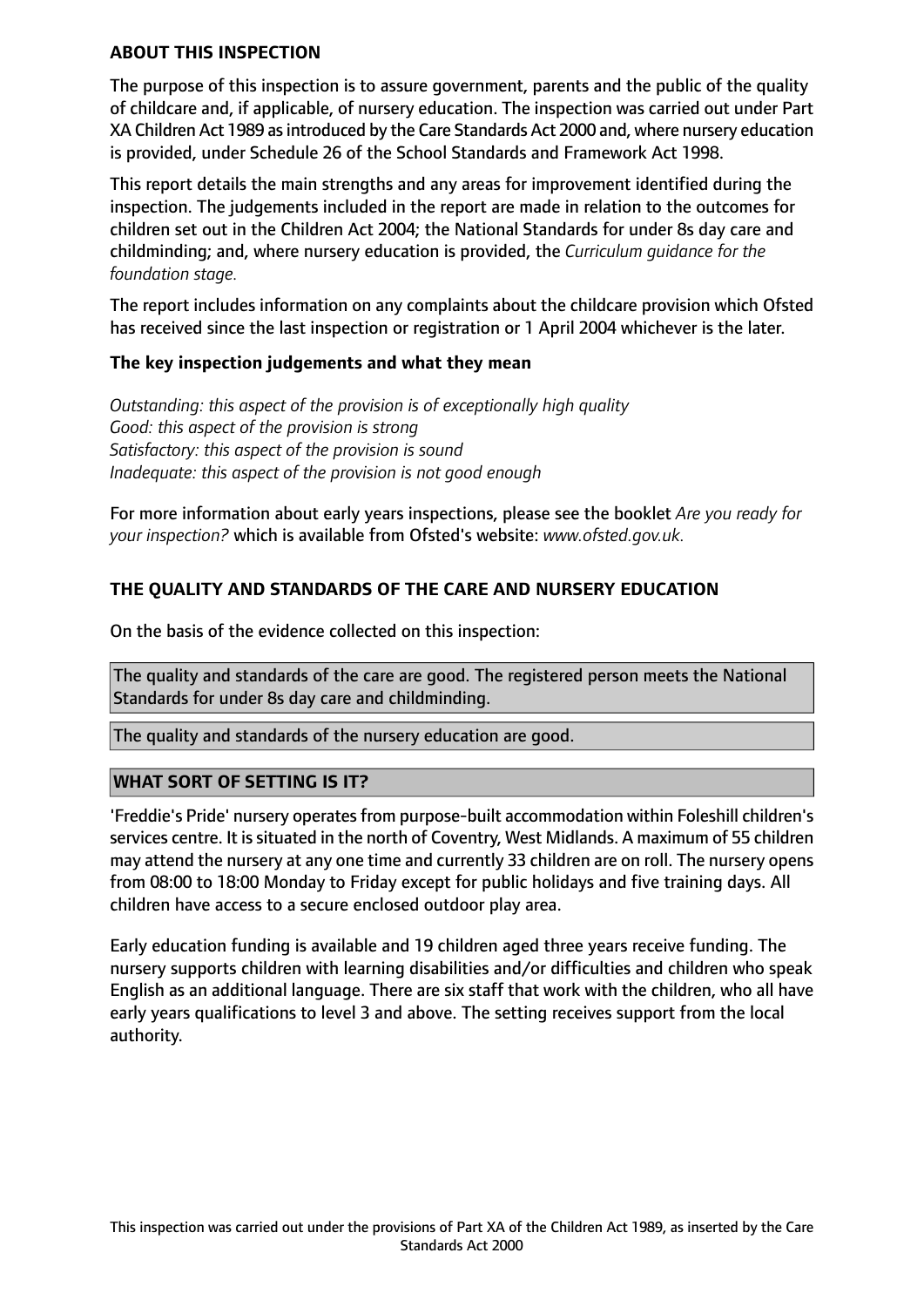## **Helping children to be healthy**

The provision is good.

Children are cared for in a healthy environment. Personal care routines for children are good. They wash their hands before meals and after toileting. Staff's good practice prevents the spread of infection as they follow procedures such as wearing disposable gloves and aprons for nappy changing and separate food aprons when serving meals. Children's well-being is supported if they become ill or have an accident because all staff members are trained in first aid. Accident and medicine records are maintained confidentially and properly stocked first aid boxes are readily available.

Children are well nourished because they are provided with a good range of hot meals and snacks. They are offered three meals a day and the menu is rotated every four weeks to ensure food is varied. Children have a well-balanced diet that contains lots of fresh fruit and vegetables that are freshly prepared on the premises. Children learn about healthy eating because they choose from fruit, breadsticks and raw vegetables at snack times. Drinking water is available and replenished as needed. Children have their health and dietary needs met because staff work well with parents and ask questions about children's allergies and food preferences. Individual dietary needs are well catered for and alternatives are offered for children on specific diets. Children are learning about food that is good for you as they discuss foods at snack time and help to care for vegetables planted in the garden.

Children get plenty of fresh air and regular exercise as they are able to access the outdoor play area on a daily basis. Children are beginning to developing their balance, control and co-ordination as they use wheeled toys, play parachute games and help to water the garden. They have plenty of space to run about but the limited availability of large apparatus means that children are not able to fully develop their physical skills. Indoors, children take part in music and movement activities and join in with action rhymes. Babies have a separate play area which is used daily. When they are unable to go outside the room is set out with activities such as soft mats, baby gyms and sit and ride toys, which ensure that children are able to reach natural milestones, for example, crawling, pulling to stand and walking. Children enjoy familiar routines, in respect of sleep, rest and meal times. Staff talk to parents about children's individual requirements and endeavour to meet parental wishes. Consequently, children's emotional well-being is supported as they experience consistency and a sense of security.

## **Protecting children from harm or neglect and helping them stay safe**

The provision is good.

Children are cared for in a welcoming, secure and safe indoor and outdoor environment which promotes their safety. Rooms are well ventilated, brightly decorated and attractively prepared before children arrive. Staff warmly welcome children and parents and know them all by their first names. Artwork, pictures and posters are displayed throughout. Children are cared for in groups, according to their age, with key workers for stability. As a result children have a sense of belonging within the group. Staffing ratios are well maintained throughout the day.

Children use toys, equipment and furniture that is safe, clean and in very good condition. They are checked, before and after use, by staff and storage enables older children to access equipment safely. Children are able to move around freely and safely. The baby room is organised to enable children's care and play needs to be met simultaneously. Rooms are well organised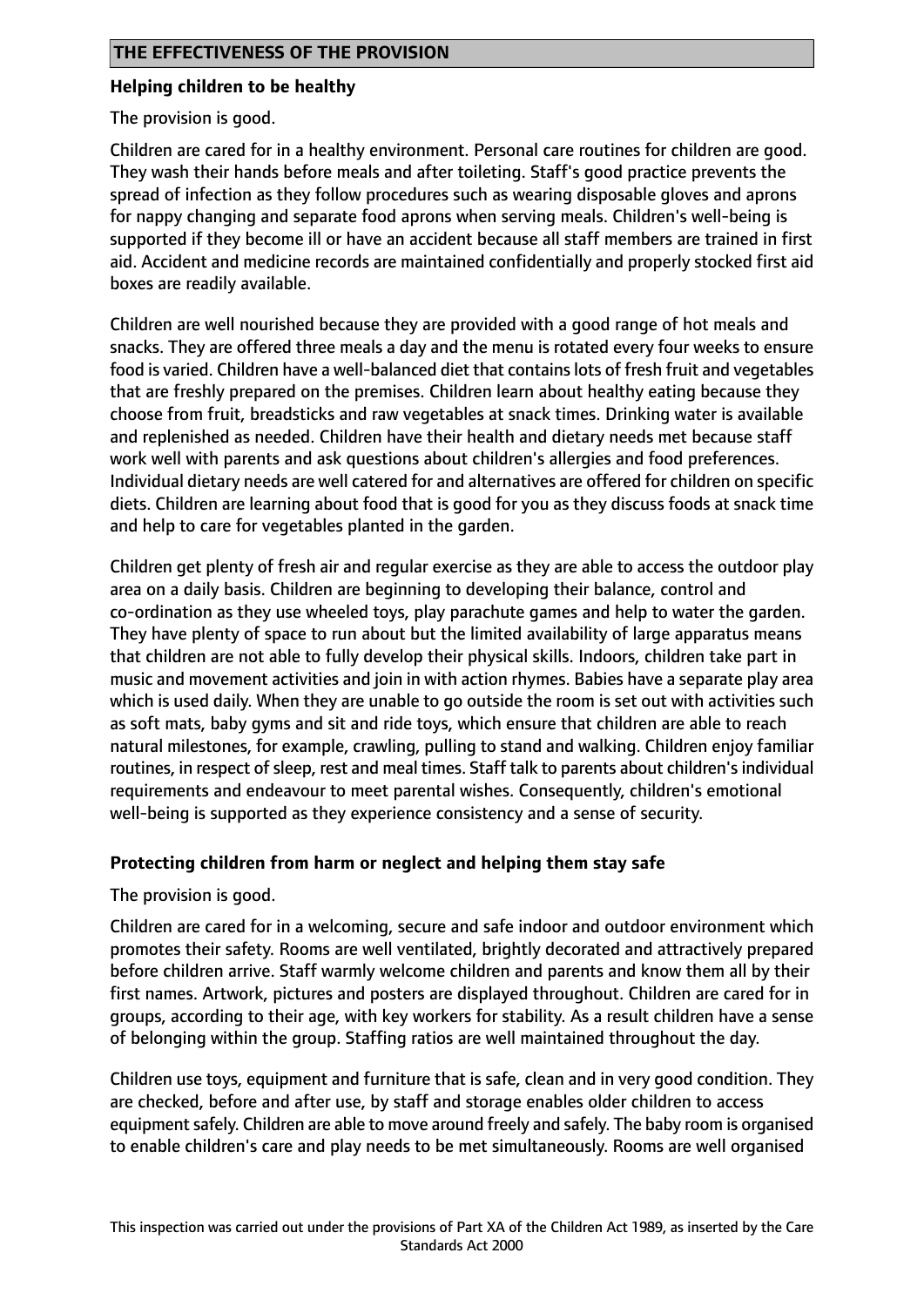to effectively use the space available. A stimulating environment where the children are happy and secure has been created.

Positive steps have been taken to identify and minimise hazards to support children's safety. Written risk assessment of the premises are conducted and reviewed regularly. Staff understand health and safety issues within their environment, as they complete daily visual checks of areas, equipment and resources. Children are learning to take responsibility for their own safety because they have clear rules and boundaries which they are reminded of. For instance, they know that they do not walk around with scissors and toys should be put away after use. There are clearly defined procedures for emergency evacuation and a named person who is responsible for checking emergency lighting, extinguishers, alarms and fire exits to ensure the safety of children and adults. Records indicate the frequency of drills and procedures are reviewed if any difficulties are identified. Secure procedures are in place to evacuate non-mobile children and wheeled cots are available for this purpose.

Children's welfare is positively safeguarded because staff demonstrate a sound knowledge and understanding of child protection issues and procedures. They are well aware of their roles and responsibilities in ensuring that children are protected from abuse. There is a clear easily accessible child protection policy and most staff have attended relevant training to enhance their everyday practice and extend their understanding of related issues. Children are only released into the care of known individuals and they are never left unsupervised with persons who have not been suitably vetted.

# **Helping children achieve well and enjoy what they do**

The provision is good.

Children are happy, confident and enthusiastic in the welcoming environment created by staff. They become independent as they confidently choose where they want to play and select toys and activities from a good range of high quality resources. They thrive and develop because staff provide well-balanced routines and a high level of support throughout the session, which helps them feel secure. They separate confidently from their carers and settle quickly into the group.

Babies under two years are cared for in a separate area. They are provided with a rich and stimulating environment that includes a sensory room and their own outdoor play space. They confidently explore and investigate their surroundings and staff offer constant support to develop new skills and extend their vocabulary. Children benefit from a broad range of interesting and exciting play opportunities as staff use observations, assessments and the 'Birth to three matters' framework to inform their planning. Staff are kind and caring, thereby promoting children's feeling of belonging and security. Developmental records are maintained and shared with parents to ensure children's changing needs are recognised and met.

Children make secure relationships with familiar adults and each other. They play well together and for example, co-operate when playing with the sand, water and outdoor toys. They take turns and are developing independence appropriately as they learn to self-select resources and when choosing snacks and drinks. Children are well supported to try new activities and have a wide range of interesting experiences during a typical week. For example, children water the garden, dig their own garden area and enthusiastically explore the outdoor environment. Outdoor play is planned into the day and children have daily access to their own outdoor play space, which helps to develop their confidence when exploring and investigating.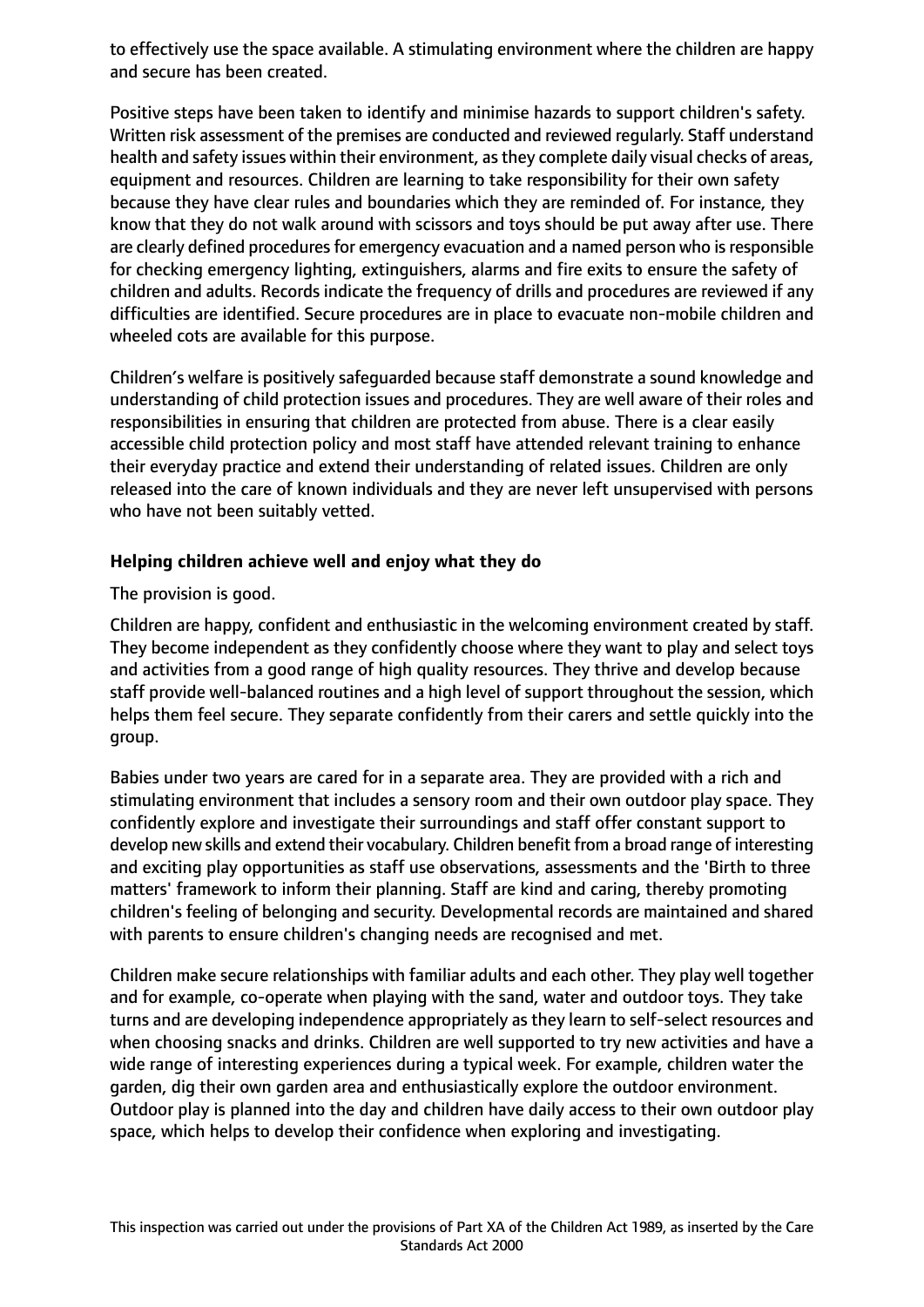Children's imagination is captured at rhyme time as they join in with familiar stories such as, 'Incy Wincy Spider' they squeal with delight as they perform the story using props and pour water onto the spider. Children and babies confidently use musical instruments during singing and story time as they are introduced to different sounds, tempo and rhythm.

# Nursery Education

The quality of teaching and learning is good. Children make good progress in all six areas of learning. Staff have a thorough understanding of the Foundation Stage and provide a good range of activities and play opportunities that help children to progress along the stepping stones towards the early learning goals. Planning is good and staff continually record observations which are then transferred to assessment records and used to effectively plan for the next stage of learning. In practice staff demonstrate that they use what they know about children to challenge them appropriately and lead them to the next stage of learning.

Children confidently engage in a wide range of free choice activities and adult-supported sessions. They make relationships easily and demonstrate increasing independence skills. For example, most children can freely access play materials and confidently express their individual needs. Children's language skills are encouraged by staff talking about the daily routine and the resources being used however, staff do not take advantage of everyday situations to encourage spontaneous learning such as counting when lining up or setting the table for meals or naming colours when using large blocks and introducing new play equipment. They use a varied range of materials in the graphics area and some mark making and early writing skills are emerging. Children are familiar with daily routines and procedures as simple labels and visual aids are displayed at child height both indoors and outside. This develops children's understanding of group expectations and their daily routine.

Children with specific needs are supported very well. Children enjoy time to explore and investigate a stimulating environment. They use some signs and simple language to help children understand what is expected of them. Older children within the group have also learnt basic words and actions to help children learn what acceptable behaviour is. Supportive staff interact with all children and provide one-to-one support for children with identified needs. Regular meetings are held to discuss progress strategies of managing particular behaviours and methods of promoting overall development.

Children show a developing awareness of their own needs, views and feelings as they communicate with each other and the staff with confidence, expressing individual preferences. They understand the agreed codes to make the group work harmoniously together. Children are developing independence at snack time as they select their own fruit and pour drinks. They select resources for themselves and are beginning to work independently during free play sessions.

Children are being introduced to number concepts as they play board games using a dice and count the spaces they have to move; they use measuring jugs of different shapes to introduce volume and measurement. They experiment with mathematical language in familiar contexts such as counting during stories and songs. Children are creative and imaginative, they produce observational paintings and are supported in naming them. Staff then display their pictures on the wall to promote children's sense of belonging. They have access to a wide range of resources and staff respond to their spontaneously expressed needs. Children enthusiastically explore colour, texture and shape and they work at their own pace with supervision and support from staff.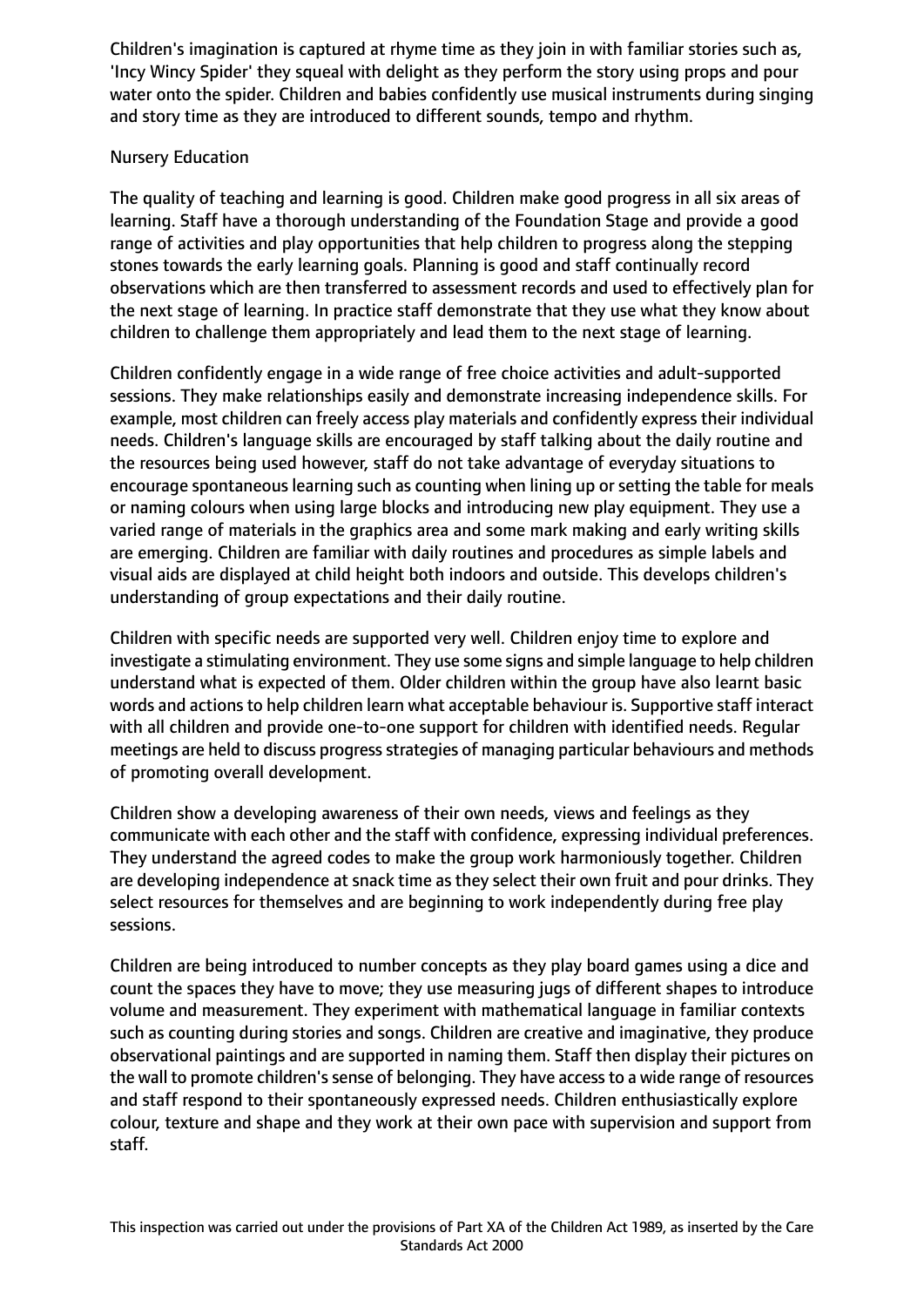Children are gaining an understanding of past and present events through general discussions during play and whilst looking at photographs of themselves around the room. Photographs show children enjoying a good range of enjoyable and stimulating experiences. Children are beginning to learn about how the computer works as they press buttons and use the mouse to see what happens.

Outdoor play is accessed every session and children freely choose from a wide range of resources such as gardening tools, watering cans, balls, large building bricks, outdoor art and craft area and reading area. Children show their natural curiosity and excitement when they discover new toys for the first time. They are beginning to develop spatial awareness and control when manoeuvring small wheeled toys and when investigating natural structures in the garden, for example, a low bridge and an arbour created by interwoven trees. However, there is little access to large physical apparatus and this limits children's development in this area.

## **Helping children make a positive contribution**

# The provision is good.

Children are treated with great respect and their individual needs are known and supported very well by staff. They attend from a variety of different backgrounds and children's individual needs are discussed with carers and parents during visits to the setting before they commence. Children are provided with excellent opportunities and activities to learn to appreciate and value each others' similarities and differences. For example, they freely choose from a very good range of resources which promote cultural differences and provide positive images of people in society. Children's independence is further developed as they select resources for themselves. There are many opportunities for children to express their ideas, thoughts and feelings during general discussions and play. They respond well to staff's open-ended questions and extension of ideas during play.

Children's sense of belonging is well promoted by the caring staff at the setting. Children with learning difficulties and/or disabilities are nurtured by staff who have a good understanding of their needs and intervene sensitively to support their development. Strong relationships with other professionals also support children in becoming independent learners. Children's spiritual, moral, social and cultural development is fostered.

Children are well behaved and play co-operatively. Staff ensure that positive behaviour is always praised to raise children's self-esteem. Children are learning group expectations such as, to be kind to one another, share and take turns. They learn about maintaining their environment as they help to tidy up after play. Staff are consistent in their management of behaviour and are good role models.

Children benefit through the staff's valuable relationships with parents. Parents are happy with the care staff provide and feel they are approachable and knowledgeable. They are kept informed of their child's daily progress as staff complete daily diary sheets. The partnership with parents and carers is good. Parents receive a booklet about the setting and the services provided and a display board gives parents general information about the routine of the setting. However, parents do not receive information specific to the Curriculum guidance for the foundation stage, which restricts their understanding of how their children learn. Parents are encouraged to share what they know about their child to ensure staff are aware of their starting points when settling in.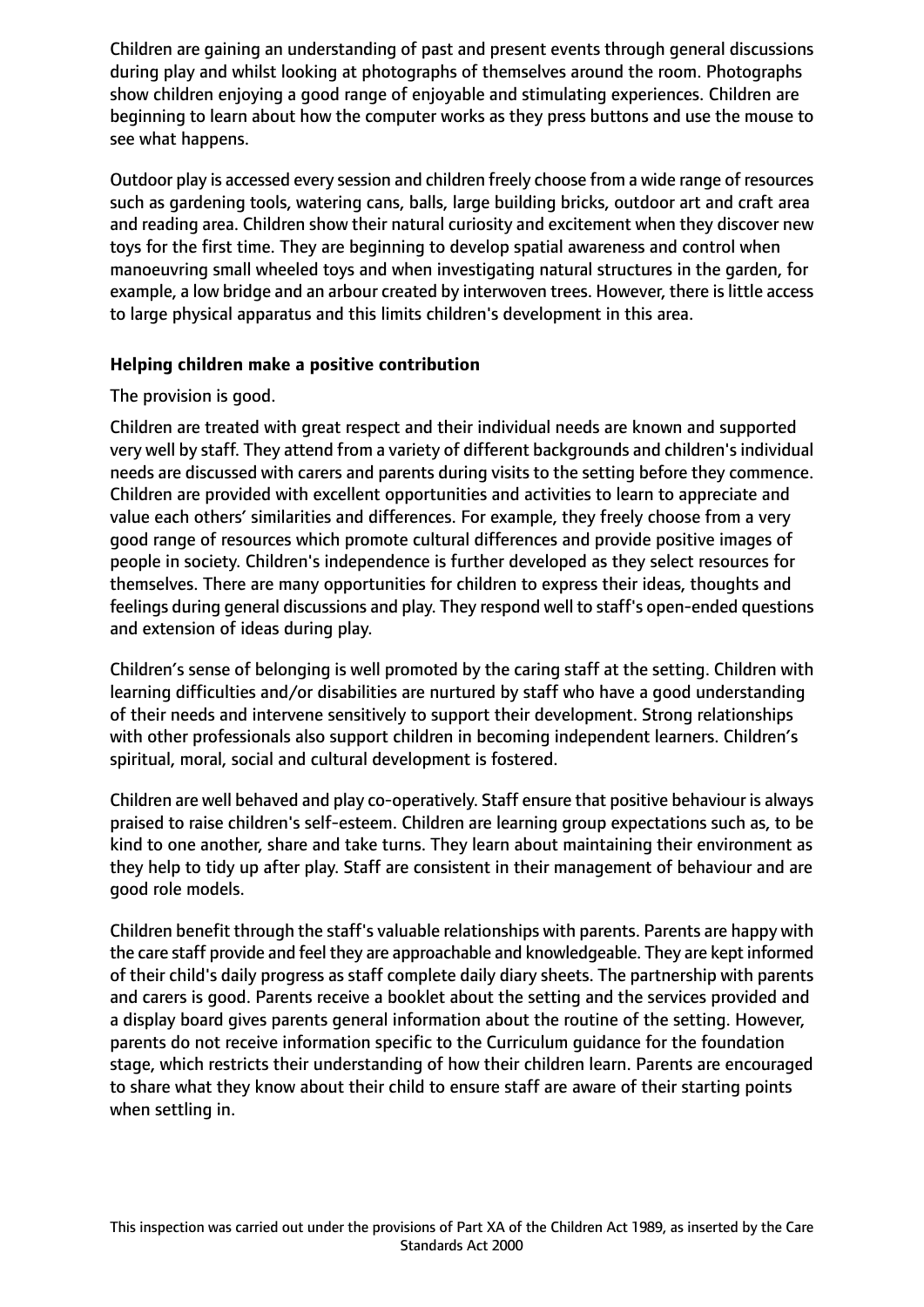# **Organisation**

The organisation is good.

Children benefit from a good staff to child ratio and their welfare and care are very well supported. The routine and themes are mirrored in each room to provide a secure and familiar environment for children as they move rooms. They are encouraged to choose activities and select additional resources from low-level shelving and benefit from consistent routines and procedures. Indoor and outdoor play space is used effectively to maximise play opportunities for children. All staff are involved in planning and assessment to ensure children make good progress. The setting assesses their strengths and weaknesses and identifies areas for improvement. Strong relationships have developed with other professionals to enhance the service provided for children. Policies and procedures are freely available to parents and children's development records are accessible within their room.

Comprehensive documentation is in place, maintained and stored securely to maintain confidentiality.

Leadership and management are good. The staff team are highly qualified, dedicated and work together as a supportive team to provide high quality care for children. The manager is highly motivated and creates an effective setting steered by clear aims, objectives, roles and responsibilities. The management team are very involved in all aspects of nursery education and supporting staff. Management of staff is secure, equal opportunities are in place for all staff to develop professionally to maximise children's learning. This is achieved through the appraisal system and good supervision. All staff access sound training and demonstrate a commitment to delivering stimulating and exciting curriculum based activities. They demonstrate a comprehensive knowledge of the 'Birth to three matters' framework and the Curriculum guidance for the foundation stage, which supports an interesting and engaging environment in which children are eager to learn. Overall, children's needs are met.

## **Improvements since the last inspection**

Not applicable.

## **Complaints since the last inspection**

Since registration there have been no complaints made to Ofsted that required the provider or Ofsted to take any action in order to meet the National Standards.

The provider is required to keep a record of complaints made by parents, which they can see on request. The complaints record may contain complaints other than those made to Ofsted.

# **THE QUALITY AND STANDARDS OF THE CARE AND NURSERY EDUCATION**

On the basis of the evidence collected on this inspection:

The quality and standards of the care are good. The registered person meets the National Standards for under 8s day care and childminding.

The quality and standards of the nursery education are good.